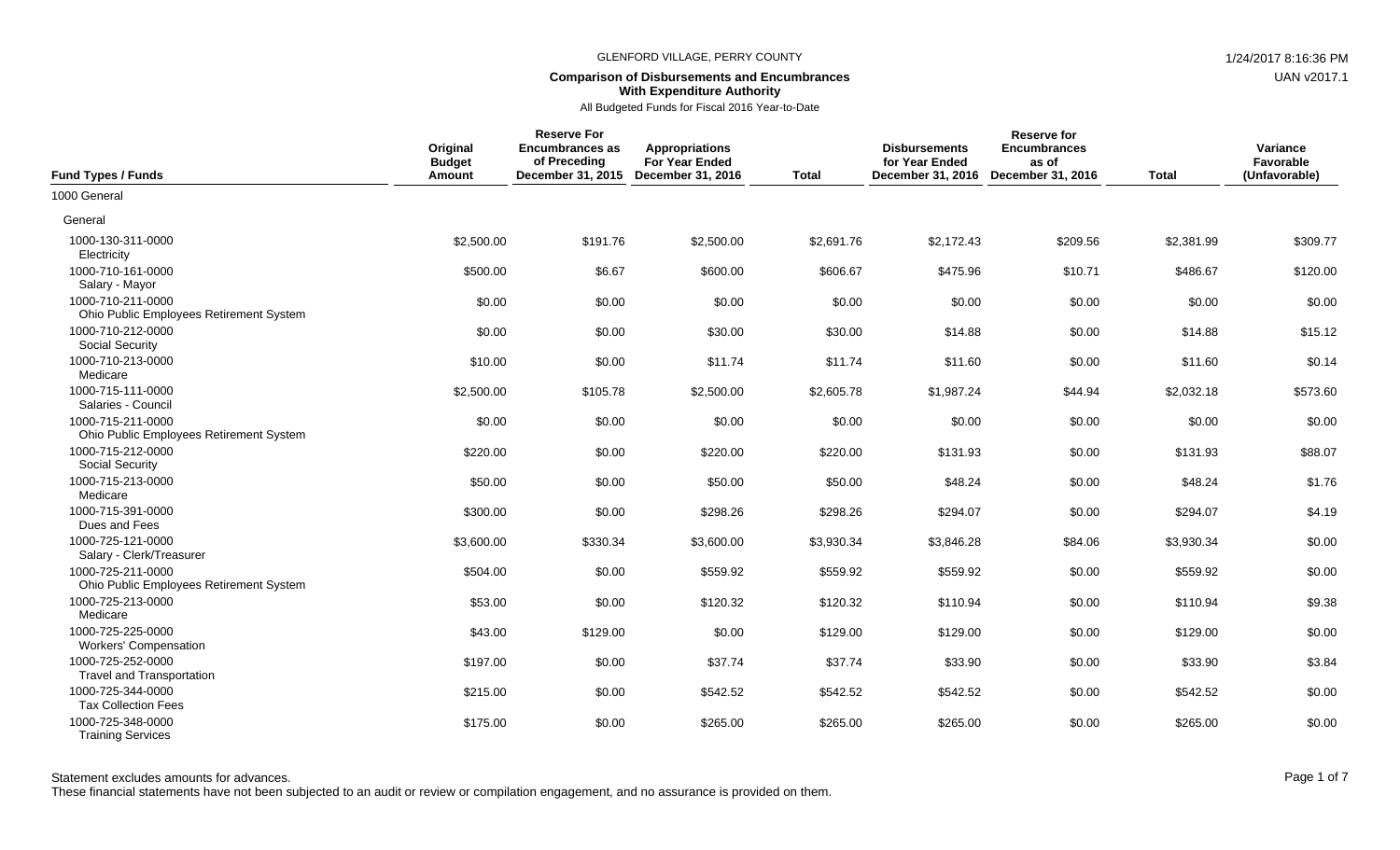# **Comparison of Disbursements and Encumbrances With Expenditure Authority**

All Budgeted Funds for Fiscal 2016 Year-to-Date

| <b>Fund Types / Funds</b>                            |                             | Original<br><b>Budget</b><br>Amount | <b>Reserve For</b><br><b>Encumbrances as</b><br>of Preceding | <b>Appropriations</b><br><b>For Year Ended</b><br>December 31, 2015 December 31, 2016 | <b>Total</b> | <b>Disbursements</b><br>for Year Ended<br>December 31, 2016 | <b>Reserve for</b><br><b>Encumbrances</b><br>as of<br><b>December 31, 2016</b> | <b>Total</b> | Variance<br>Favorable<br>(Unfavorable) |
|------------------------------------------------------|-----------------------------|-------------------------------------|--------------------------------------------------------------|---------------------------------------------------------------------------------------|--------------|-------------------------------------------------------------|--------------------------------------------------------------------------------|--------------|----------------------------------------|
| 1000-725-351-0000                                    |                             | \$1,200.00                          | \$0.00                                                       | \$839.50                                                                              | \$839.50     | \$839.50                                                    | \$0.00                                                                         | \$839.50     | \$0.00                                 |
| Insurance and Bonding                                |                             |                                     |                                                              |                                                                                       |              |                                                             |                                                                                |              |                                        |
| 1000-725-391-0000<br>Dues and Fees                   |                             | \$100.00                            | \$0.00                                                       | \$295.50                                                                              | \$295.50     | \$295.50                                                    | \$0.00                                                                         | \$295.50     | \$0.00                                 |
| 1000-730-313-0000<br><b>Natural Gas</b>              |                             | \$2,000.00                          | \$126.00                                                     | \$1,722.99                                                                            | \$1,848.99   | \$1,287.28                                                  | \$269.00                                                                       | \$1,556.28   | \$292.71                               |
| 1000-745-341-0000<br>Accounting and Legal Fees       |                             | \$0.00                              | \$0.00                                                       | \$103.51                                                                              | \$103.51     | \$103.51                                                    | \$0.00                                                                         | \$103.51     | \$0.00                                 |
| 1000-745-342-0000<br><b>Auditing Services</b>        |                             | \$0.00                              | \$0.00                                                       | \$0.00                                                                                | \$0.00       | \$0.00                                                      | \$0.00                                                                         | \$0.00       | \$0.00                                 |
| 1000-745-343-0000<br>Uniform Accounting Network Fees |                             | \$3,048.00                          | \$0.00                                                       | \$3,048.00                                                                            | \$3,048.00   | \$3,048.00                                                  | \$0.00                                                                         | \$3,048.00   | \$0.00                                 |
| 1000-750-300-0000<br><b>Contractual Services</b>     |                             | \$3,000.00                          | \$94.50                                                      | \$3,000.00                                                                            | \$3,094.50   | \$1,522.85                                                  | \$283.50                                                                       | \$1,806.35   | \$1,288.15                             |
| 1000-790-300-0000<br><b>Contractual Services</b>     |                             | \$1,000.00                          | \$0.00                                                       | \$1,050.00                                                                            | \$1,050.00   | \$1,011.50                                                  | \$0.00                                                                         | \$1,011.50   | \$38.50                                |
| 1000-790-400-0000<br>Supplies and Materials          |                             | \$600.00                            | \$127.55                                                     | \$550.00                                                                              | \$677.55     | \$374.88                                                    | \$221.47                                                                       | \$596.35     | \$81.20                                |
| 1000-930-930-0000<br>Contingencies                   |                             | \$1,000.00                          | \$0.00                                                       | \$870.00                                                                              | \$870.00     | \$0.00                                                      | \$0.00                                                                         | \$0.00       | \$870.00                               |
|                                                      | <b>General Fund Total:</b>  | \$22,815.00                         | \$1,111.60                                                   | \$22,815.00                                                                           | \$23,926.60  | \$19,106.93                                                 | \$1,123.24                                                                     | \$20,230.17  | \$3,696.43                             |
|                                                      | <b>General Funds Total:</b> | \$22,815.00                         | \$1,111.60                                                   | \$22,815.00                                                                           | \$23,926.60  | \$19,106.93                                                 | \$1,123.24                                                                     | \$20,230.17  | \$3,696.43                             |
| 2000 Special Revenue                                 |                             |                                     |                                                              |                                                                                       |              |                                                             |                                                                                |              |                                        |
| Street Construction, Maint. and Repair               |                             |                                     |                                                              |                                                                                       |              |                                                             |                                                                                |              |                                        |
| 2011-620-300-0000<br><b>Contractual Services</b>     |                             | \$1,000.00                          | \$0.00                                                       | \$1,000.00                                                                            | \$1,000.00   | \$775.20                                                    | \$0.00                                                                         | \$775.20     | \$224.80                               |
| 2011-620-344-0000<br><b>Tax Collection Fees</b>      |                             | \$20.00                             | \$0.00                                                       | \$45.00                                                                               | \$45.00      | \$44.34                                                     | \$0.00                                                                         | \$44.34      | \$0.66                                 |
| 2011-620-400-0000<br><b>Supplies and Materials</b>   |                             | \$2,000.00                          | \$0.00                                                       | \$2,000.00                                                                            | \$2,000.00   | \$1,748.71                                                  | \$45.00                                                                        | \$1,793.71   | \$206.29                               |
| 2011-620-430-0000<br>Repairs and Maintenance         |                             | \$500.00                            | \$0.00                                                       | \$475.00                                                                              | \$475.00     | \$117.00                                                    | \$0.00                                                                         | \$117.00     | \$358.00                               |
| 2011-620-500-0000<br><b>Capital Outlay</b>           |                             | \$8,000.00                          | \$0.00                                                       | \$8,000.00                                                                            | \$8,000.00   | \$0.00                                                      | \$0.00                                                                         | \$0.00       | \$8,000.00                             |

Statement excludes amounts for advances. The experience of 7 and 2 of 7 and 2 of 7 and 2 of 7

These financial statements have not been subjected to an audit or review or compilation engagement, and no assurance is provided on them.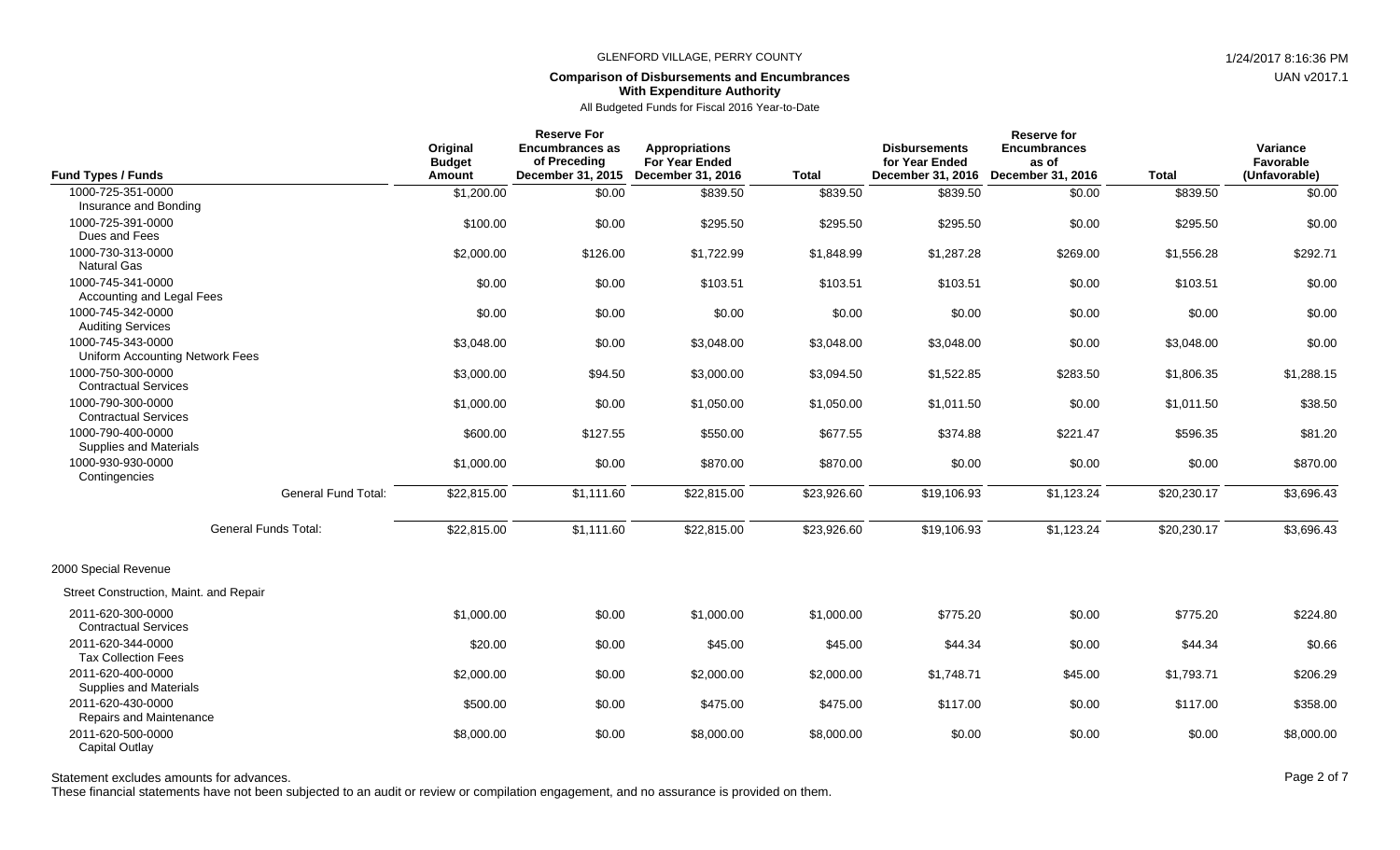## **Comparison of Disbursements and Encumbrances With Expenditure Authority**

All Budgeted Funds for Fiscal 2016 Year-to-Date

| <b>Fund Types / Funds</b>                                                  | Original<br><b>Budget</b><br>Amount | <b>Reserve For</b><br><b>Encumbrances as</b><br>of Preceding<br>December 31, 2015 | <b>Appropriations</b><br><b>For Year Ended</b><br><b>December 31, 2016</b> | <b>Total</b> | <b>Disbursements</b><br>for Year Ended<br>December 31, 2016 | <b>Reserve for</b><br><b>Encumbrances</b><br>as of<br>December 31, 2016 | <b>Total</b> | Variance<br>Favorable<br>(Unfavorable) |
|----------------------------------------------------------------------------|-------------------------------------|-----------------------------------------------------------------------------------|----------------------------------------------------------------------------|--------------|-------------------------------------------------------------|-------------------------------------------------------------------------|--------------|----------------------------------------|
| 2011-630-400-0000                                                          | \$400.00                            | \$0.00                                                                            | \$400.00                                                                   | \$400.00     | \$399.00                                                    | \$0.00                                                                  | \$399.00     | \$1.00                                 |
| Supplies and Materials<br>2011-730-300-0000<br><b>Contractual Services</b> | \$4,000.00                          | \$0.00                                                                            | \$4,000.00                                                                 | \$4,000.00   | \$3,442.98                                                  | \$0.00                                                                  | \$3,442.98   | \$557.02                               |
| 2011-730-311-0000<br>Electricity                                           | \$1,500.00                          | \$166.22                                                                          | \$1,500.00                                                                 | \$1,666.22   | \$1,259.75                                                  | \$174.72                                                                | \$1,434.47   | \$231.75                               |
| 2011-730-352-0000<br><b>Property Insurance Premiums</b>                    | \$750.00                            | \$0.00                                                                            | \$750.00                                                                   | \$750.00     | \$739.50                                                    | \$0.00                                                                  | \$739.50     | \$10.50                                |
| 2011-730-420-0000<br><b>Operating Supplies and Materials</b>               | \$1,000.00                          | \$0.00                                                                            | \$1,000.00                                                                 | \$1,000.00   | \$332.77                                                    | \$18.59                                                                 | \$351.36     | \$648.64                               |
| 2011-730-431-0000<br>Repairs and Maintenance of Buildings and Land         | \$700.00                            | \$0.00                                                                            | \$700.00                                                                   | \$700.00     | \$341.43                                                    | \$0.00                                                                  | \$341.43     | \$358.57                               |
| 2011-745-342-0000<br><b>Auditing Services</b>                              | \$0.00                              | \$0.00                                                                            | \$0.00                                                                     | \$0.00       | \$0.00                                                      | \$0.00                                                                  | \$0.00       | \$0.00                                 |
| Street Construction, Maint. and Repair Fund Total:                         | \$19,870.00                         | \$166.22                                                                          | \$19,870.00                                                                | \$20,036.22  | \$9,200.68                                                  | \$238.31                                                                | \$9,438.99   | \$10,597.23                            |
| State Highway                                                              |                                     |                                                                                   |                                                                            |              |                                                             |                                                                         |              |                                        |
| 2021-620-300-0000<br><b>Contractual Services</b>                           | \$2,500.00                          | \$0.00                                                                            | \$2,500.00                                                                 | \$2,500.00   | \$625.00                                                    | \$0.00                                                                  | \$625.00     | \$1,875.00                             |
| 2021-620-400-0000<br>Supplies and Materials                                | \$0.00                              | \$0.00                                                                            | \$0.00                                                                     | \$0.00       | \$0.00                                                      | \$0.00                                                                  | \$0.00       | \$0.00                                 |
| 2021-620-500-0000<br><b>Capital Outlay</b>                                 | \$7,000.00                          | \$0.00                                                                            | \$7,000.00                                                                 | \$7,000.00   | \$0.00                                                      | \$0.00                                                                  | \$0.00       | \$7,000.00                             |
| 2021-650-311-0000<br>Electricity                                           | \$300.00                            | \$22.98                                                                           | \$300.00                                                                   | \$322.98     | \$277.98                                                    | \$23.65                                                                 | \$301.63     | \$21.35                                |
| 2021-670-300-0000<br><b>Contractual Services</b>                           | \$0.00                              | \$0.00                                                                            | \$0.00                                                                     | \$0.00       | \$0.00                                                      | \$0.00                                                                  | \$0.00       | \$0.00                                 |
| 2021-670-430-0000<br>Repairs and Maintenance                               | \$0.00                              | \$0.00                                                                            | \$0.00                                                                     | \$0.00       | \$0.00                                                      | \$0.00                                                                  | \$0.00       | \$0.00                                 |
| State Highway Fund Total:                                                  | \$9,800.00                          | \$22.98                                                                           | \$9,800.00                                                                 | \$9,822.98   | \$902.98                                                    | \$23.65                                                                 | \$926.63     | \$8,896.35                             |
| Parks and Recreation                                                       |                                     |                                                                                   |                                                                            |              |                                                             |                                                                         |              |                                        |
| 2041-730-300-0000<br><b>Contractual Services</b>                           | \$1,500.00                          | \$0.00                                                                            | \$1,500.00                                                                 | \$1,500.00   | \$1,490.00                                                  | \$0.00                                                                  | \$1,490.00   | \$10.00                                |
| 2041-730-311-0000<br>Electricity                                           | \$500.00                            | \$29.40                                                                           | \$500.00                                                                   | \$529.40     | \$441.82                                                    | \$26.46                                                                 | \$468.28     | \$61.12                                |

Statement excludes amounts for advances. The state of 7 and 200 and 200 and 200 and 200 and 200 and 200 and 200 and 200 and 200 and 200 and 200 and 200 and 200 and 200 and 200 and 200 and 200 and 200 and 200 and 200 and 20

These financial statements have not been subjected to an audit or review or compilation engagement, and no assurance is provided on them.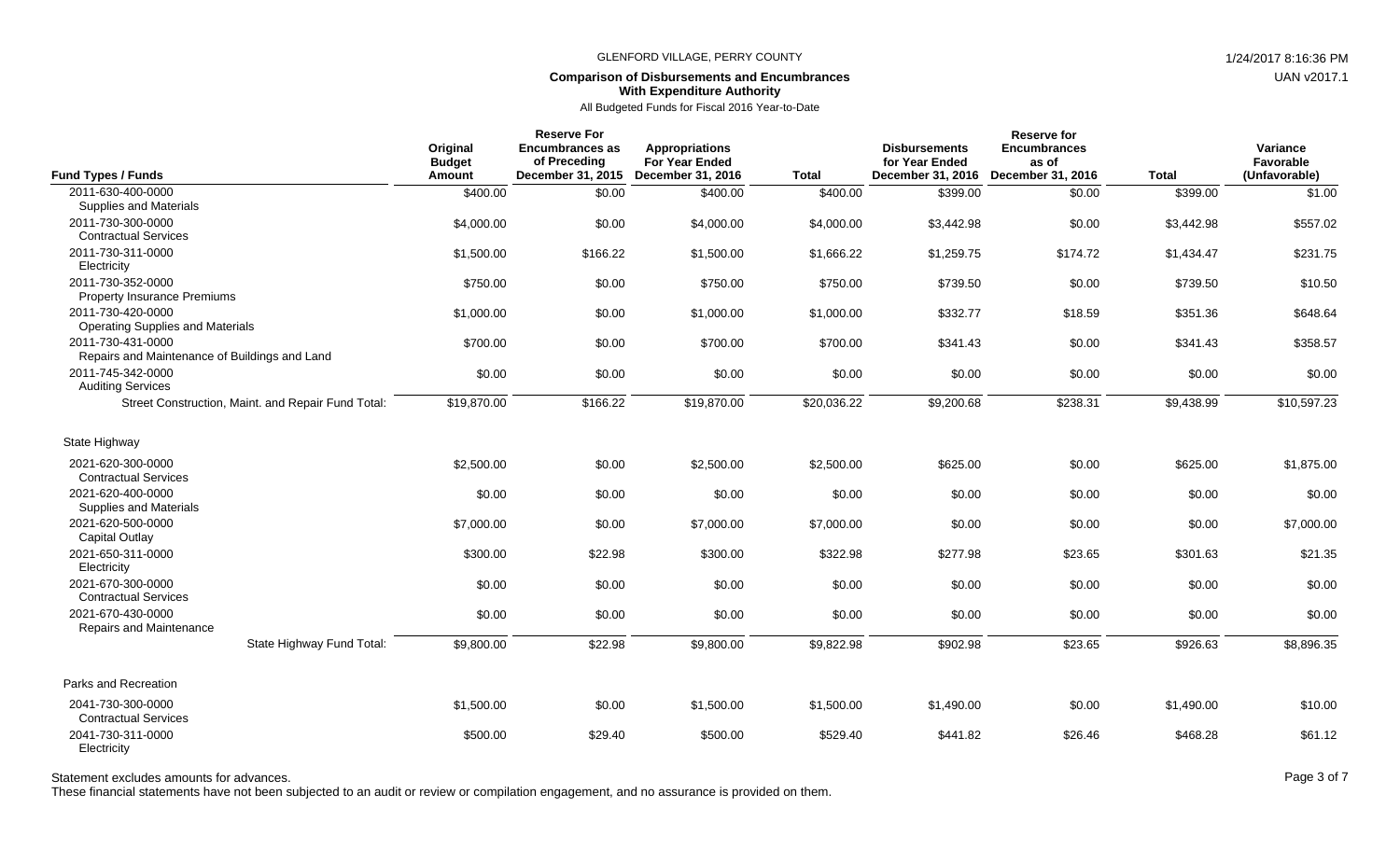# **Comparison of Disbursements and Encumbrances With Expenditure Authority**

All Budgeted Funds for Fiscal 2016 Year-to-Date

| <b>Fund Types / Funds</b>                                       | Original<br><b>Budget</b><br><b>Amount</b> | <b>Reserve For</b><br><b>Encumbrances as</b><br>of Preceding<br>December 31, 2015 | <b>Appropriations</b><br><b>For Year Ended</b><br>December 31, 2016 | <b>Total</b> | <b>Disbursements</b><br>for Year Ended<br>December 31, 2016 | <b>Reserve for</b><br><b>Encumbrances</b><br>as of<br>December 31, 2016 | <b>Total</b> | Variance<br>Favorable<br>(Unfavorable) |
|-----------------------------------------------------------------|--------------------------------------------|-----------------------------------------------------------------------------------|---------------------------------------------------------------------|--------------|-------------------------------------------------------------|-------------------------------------------------------------------------|--------------|----------------------------------------|
| 2041-730-400-0000<br>Supplies and Materials                     | \$1,000.00                                 | \$0.00                                                                            | \$1,000.00                                                          | \$1,000.00   | \$665.36                                                    | \$27.00                                                                 | \$692.36     | \$307.64                               |
| 2041-730-430-0000<br><b>Repairs and Maintenance</b>             | \$700.00                                   | \$0.00                                                                            | \$700.00                                                            | \$700.00     | \$352.36                                                    | \$0.00                                                                  | \$352.36     | \$347.64                               |
| Parks and Recreation Fund Total:                                | \$3,700.00                                 | \$29.40                                                                           | \$3,700.00                                                          | \$3,729.40   | \$2,949.54                                                  | \$53.46                                                                 | \$3,003.00   | \$726.40                               |
| Special Revenue Funds Total:                                    | \$33,370.00                                | \$218.60                                                                          | \$33,370.00                                                         | \$33,588.60  | \$13,053.20                                                 | \$315.42                                                                | \$13,368.62  | \$20,219.98                            |
| 5000 Enterprise                                                 |                                            |                                                                                   |                                                                     |              |                                                             |                                                                         |              |                                        |
| <b>Water Operating</b>                                          |                                            |                                                                                   |                                                                     |              |                                                             |                                                                         |              |                                        |
| 5101-531-300-0000<br><b>Contractual Services</b>                | \$7,200.00                                 | \$0.00                                                                            | \$8,307.33                                                          | \$8,307.33   | \$8,307.33                                                  | \$0.00                                                                  | \$8,307.33   | \$0.00                                 |
| 5101-531-391-0000<br>Dues and Fees                              | \$0.00                                     | \$0.00                                                                            | \$318.72                                                            | \$318.72     | \$318.72                                                    | \$0.00                                                                  | \$318.72     | \$0.00                                 |
| 5101-532-100-0000<br><b>Personal Services</b>                   | \$4,200.00                                 | \$359.36                                                                          | \$4,200.00                                                          | \$4,559.36   | \$4,461.29                                                  | \$98.07                                                                 | \$4,559.36   | \$0.00                                 |
| 5101-532-211-0000<br>Ohio Public Employees Retirement System    | \$588.00                                   | \$0.00                                                                            | \$588.00                                                            | \$588.00     | \$560.04                                                    | \$0.00                                                                  | \$560.04     | \$27.96                                |
| 5101-532-213-0000<br>Medicare                                   | \$80.00                                    | \$0.00                                                                            | \$92.43                                                             | \$92.43      | \$92.43                                                     | \$0.00                                                                  | \$92.43      | \$0.00                                 |
| 5101-532-225-0000<br><b>Workers' Compensation</b>               | \$43.00                                    | \$0.00                                                                            | \$25.57                                                             | \$25.57      | \$0.00                                                      | \$0.00                                                                  | \$0.00       | \$25.57                                |
| 5101-532-240-0000<br><b>Unemployment Compensation</b>           | \$39.00                                    | \$0.00                                                                            | \$0.00                                                              | \$0.00       | \$0.00                                                      | \$0.00                                                                  | \$0.00       | \$0.00                                 |
| 5101-532-300-0000<br><b>Contractual Services</b>                | \$2,000.00                                 | \$0.00                                                                            | \$2,044.00                                                          | \$2,044.00   | \$2,043.33                                                  | \$0.00                                                                  | \$2,043.33   | \$0.67                                 |
| 5101-532-320-0000<br>Communications, Printing and Advertising   | \$700.00                                   | \$504.14                                                                          | \$15.55                                                             | \$519.69     | \$399.69                                                    | \$0.00                                                                  | \$399.69     | \$120.00                               |
| 5101-532-321-0000<br>Telephone                                  | \$1,200.00                                 | \$107.68                                                                          | \$1,200.00                                                          | \$1,307.68   | \$1,186.66                                                  | \$117.23                                                                | \$1,303.89   | \$3.79                                 |
| 5101-532-322-0000<br>Postage                                    | \$700.00                                   | \$0.00                                                                            | \$700.00                                                            | \$700.00     | \$368.24                                                    | \$0.00                                                                  | \$368.24     | \$331.76                               |
| 5101-532-340-0000<br><b>Professional and Technical Services</b> | \$1,500.00                                 | \$0.00                                                                            | \$758.40                                                            | \$758.40     | \$0.00                                                      | \$192.50                                                                | \$192.50     | \$565.90                               |
| 5101-532-400-0000<br><b>Supplies and Materials</b>              | \$1,000.00                                 | \$0.00                                                                            | \$1,000.00                                                          | \$1,000.00   | \$82.15                                                     | \$264.85                                                                | \$347.00     | \$653.00                               |

Statement excludes amounts for advances. The statement excludes amounts for advances. Page 4 of 7

These financial statements have not been subjected to an audit or review or compilation engagement, and no assurance is provided on them.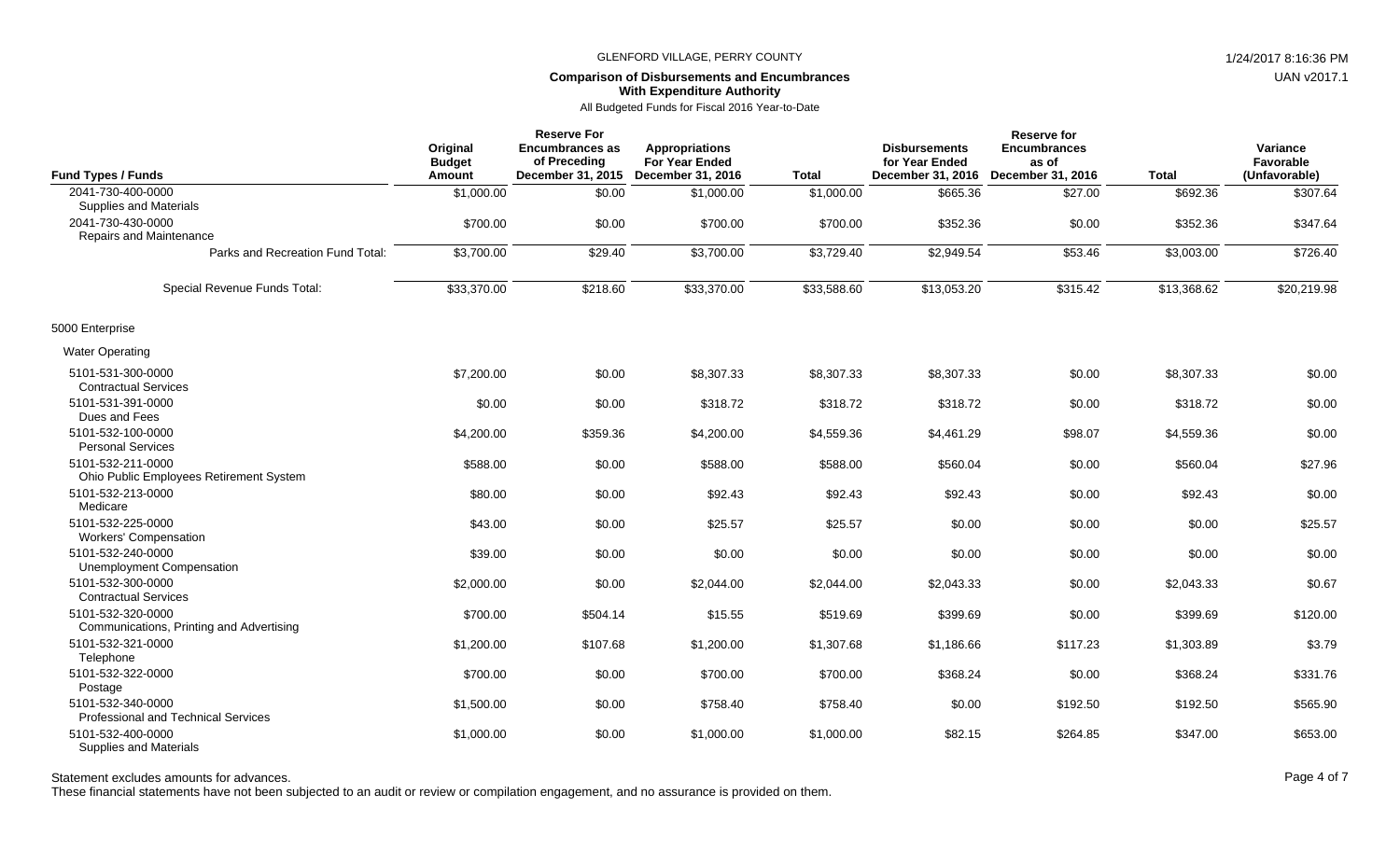# **Comparison of Disbursements and Encumbrances With Expenditure Authority**

All Budgeted Funds for Fiscal 2016 Year-to-Date

| <b>Fund Types / Funds</b>                                                       |                             | Original<br><b>Budget</b><br>Amount | <b>Reserve For</b><br>Encumbrances as<br>of Preceding<br>December 31, 2015 | <b>Appropriations</b><br><b>For Year Ended</b><br><b>December 31, 2016</b> | <b>Total</b> | <b>Disbursements</b><br>for Year Ended<br>December 31, 2016 | <b>Reserve for</b><br><b>Encumbrances</b><br>as of<br>December 31, 2016 | <b>Total</b> | Variance<br>Favorable<br>(Unfavorable) |
|---------------------------------------------------------------------------------|-----------------------------|-------------------------------------|----------------------------------------------------------------------------|----------------------------------------------------------------------------|--------------|-------------------------------------------------------------|-------------------------------------------------------------------------|--------------|----------------------------------------|
| 5101-533-300-0000                                                               |                             | \$30,000.00                         | \$2,331.29                                                                 | \$30,000.00                                                                | \$32,331.29  | \$29,101.03                                                 | \$2,452.38                                                              | \$31,553.41  | \$777.88                               |
| <b>Contractual Services</b><br>5101-534-300-0000<br><b>Contractual Services</b> |                             | \$800.00                            | \$0.00                                                                     | \$800.00                                                                   | \$800.00     | \$417.42                                                    | \$19.45                                                                 | \$436.87     | \$363.13                               |
| 5101-535-300-0000<br><b>Contractual Services</b>                                |                             | \$7,000.00                          | \$0.00                                                                     | \$7,000.00                                                                 | \$7,000.00   | \$3,562.50                                                  | \$0.00                                                                  | \$3,562.50   | \$3,437.50                             |
| 5101-535-311-0000<br>Electricity                                                |                             | \$3,000.00                          | \$231.41                                                                   | \$3,000.00                                                                 | \$3,231.41   | \$2,424.60                                                  | \$326.71                                                                | \$2,751.31   | \$480.10                               |
| 5101-535-400-0000<br>Supplies and Materials                                     |                             | \$8,000.00                          | \$260.00                                                                   | \$8,000.00                                                                 | \$8,260.00   | \$3,191.77                                                  | \$1,100.00                                                              | \$4,291.77   | \$3,968.23                             |
| 5101-535-430-0000<br>Repairs and Maintenance                                    |                             | \$2,000.00                          | \$0.00                                                                     | \$2,000.00                                                                 | \$2,000.00   | \$0.00                                                      | \$0.00                                                                  | \$0.00       | \$2,000.00                             |
| 5101-539-351-0000<br>Insurance and Bonding                                      |                             | \$1,000.00                          | \$0.00                                                                     | \$1,000.00                                                                 | \$1,000.00   | \$739.50                                                    | \$0.00                                                                  | \$739.50     | \$260.50                               |
| 5101-539-400-0000<br>Supplies and Materials                                     |                             | \$500.00                            | \$0.00                                                                     | \$500.00                                                                   | \$500.00     | \$43.90                                                     | \$0.00                                                                  | \$43.90      | \$456.10                               |
| 5101-539-430-0000<br>Repairs and Maintenance                                    |                             | \$500.00                            | \$0.00                                                                     | \$500.00                                                                   | \$500.00     | \$75.00                                                     | \$0.00                                                                  | \$75.00      | \$425.00                               |
| 5101-745-341-0000<br>Accounting and Legal Fees                                  |                             | \$2,000.00                          | \$0.00                                                                     | \$2,000.00                                                                 | \$2,000.00   | \$33.00                                                     | \$0.00                                                                  | \$33.00      | \$1,967.00                             |
| 5101-800-590-0000<br>Other - Capital Outlay                                     |                             | \$5,000.00                          | \$0.00                                                                     | \$5,000.00                                                                 | \$5,000.00   | \$0.00                                                      | \$0.00                                                                  | \$0.00       | \$5,000.00                             |
| 5101-850-710-0000<br>Principal                                                  |                             | \$9,000.00                          | \$0.00                                                                     | \$9,361.74                                                                 | \$9,361.74   | \$9,214.94                                                  | \$0.00                                                                  | \$9,214.94   | \$146.80                               |
| 5101-850-720-0000<br>Interest                                                   |                             | \$1,000.00                          | \$0.00                                                                     | \$638.26                                                                   | \$638.26     | \$638.26                                                    | \$0.00                                                                  | \$638.26     | \$0.00                                 |
|                                                                                 | Water Operating Fund Total: | \$89,050.00                         | \$3,793.88                                                                 | \$89,050.00                                                                | \$92,843.88  | \$67,261.80                                                 | \$4,571.19                                                              | \$71,832.99  | \$21,010.89                            |
| Sewer Operating                                                                 |                             |                                     |                                                                            |                                                                            |              |                                                             |                                                                         |              |                                        |
| 5201-541-300-0000<br><b>Contractual Services</b>                                |                             | \$12,000.00                         | \$1,651.86                                                                 | \$12,000.00                                                                | \$13,651.86  | \$13,651.86                                                 | \$0.00                                                                  | \$13,651.86  | \$0.00                                 |
| 5201-541-310-0000<br><b>Utilities</b>                                           |                             | \$0.00                              | \$0.00                                                                     | \$0.00                                                                     | \$0.00       | \$0.00                                                      | \$0.00                                                                  | \$0.00       | \$0.00                                 |
| 5201-541-392-0000<br><b>Buildings and Other Structures</b>                      |                             | \$0.00                              | \$0.00                                                                     | \$0.00                                                                     | \$0.00       | \$0.00                                                      | \$0.00                                                                  | \$0.00       | \$0.00                                 |
| 5201-541-400-0000<br><b>Supplies and Materials</b>                              |                             | \$0.00                              | \$0.00                                                                     | \$0.00                                                                     | \$0.00       | \$0.00                                                      | \$0.00                                                                  | \$0.00       | \$0.00                                 |

Statement excludes amounts for advances. The statement excludes amounts for advances. Page 5 of 7

These financial statements have not been subjected to an audit or review or compilation engagement, and no assurance is provided on them.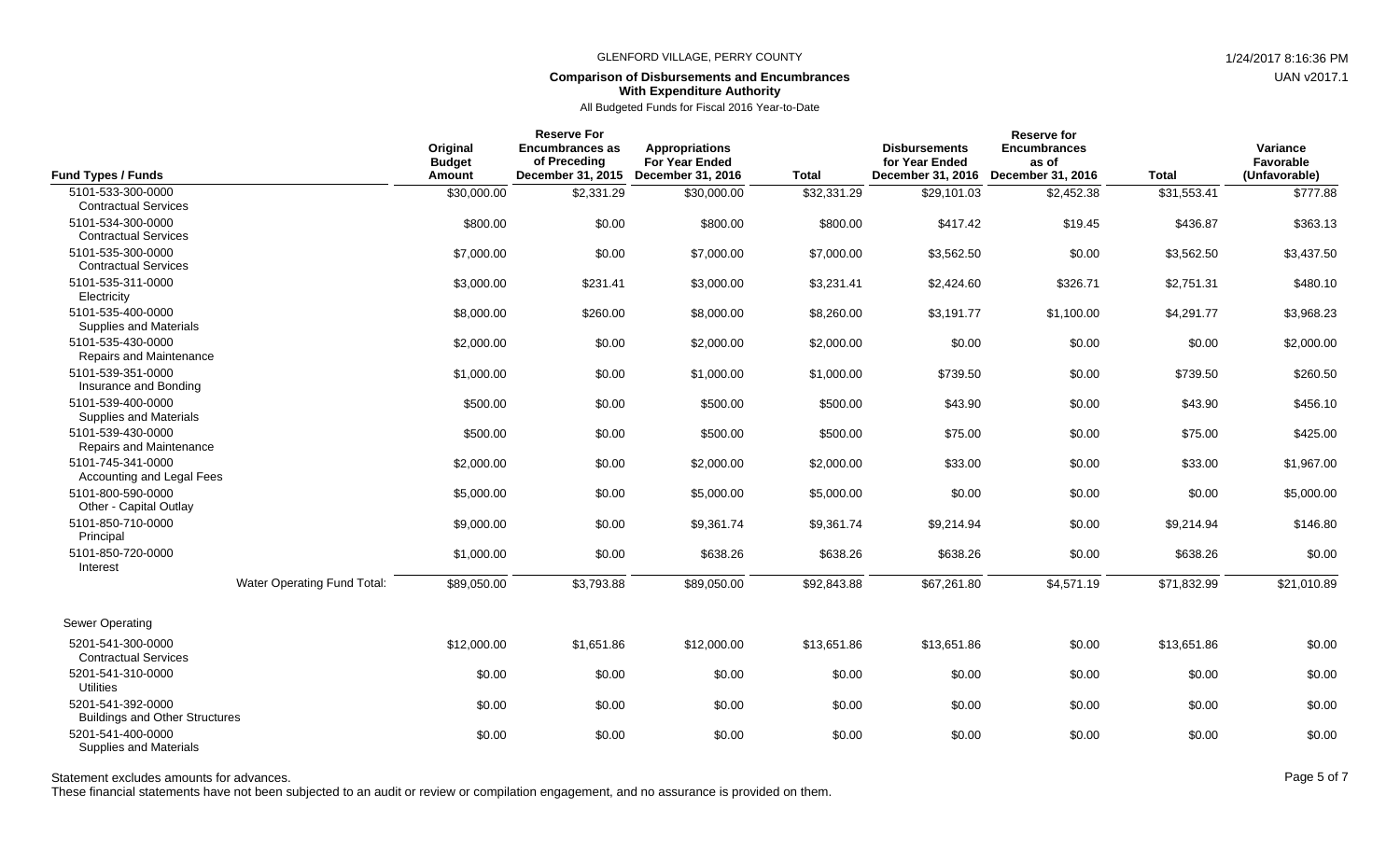## **Comparison of Disbursements and Encumbrances With Expenditure Authority**

## All Budgeted Funds for Fiscal 2016 Year-to-Date

| <b>Fund Types / Funds</b>                                     | Original<br><b>Budget</b><br>Amount | <b>Reserve For</b><br>Encumbrances as<br>of Preceding<br>December 31, 2015 | <b>Appropriations</b><br><b>For Year Ended</b><br>December 31, 2016 | <b>Total</b> | <b>Disbursements</b><br>for Year Ended<br>December 31, 2016 | <b>Reserve for</b><br><b>Encumbrances</b><br>as of<br>December 31, 2016 | <b>Total</b> | Variance<br>Favorable<br>(Unfavorable) |
|---------------------------------------------------------------|-------------------------------------|----------------------------------------------------------------------------|---------------------------------------------------------------------|--------------|-------------------------------------------------------------|-------------------------------------------------------------------------|--------------|----------------------------------------|
| 5201-541-430-0000<br>Repairs and Maintenance                  | \$0.00                              | \$0.00                                                                     | \$0.00                                                              | \$0.00       | \$0.00                                                      | \$0.00                                                                  | \$0.00       | \$0.00                                 |
| 5201-542-100-0000<br><b>Personal Services</b>                 | \$4,200.00                          | \$359.36                                                                   | \$4,500.00                                                          | \$4,859.36   | \$4,461.29                                                  | \$98.07                                                                 | \$4,559.36   | \$300.00                               |
| 5201-542-211-0000<br>Ohio Public Employees Retirement System  | \$588.00                            | \$0.00                                                                     | \$588.00                                                            | \$588.00     | \$560.04                                                    | \$0.00                                                                  | \$560.04     | \$27.96                                |
| 5201-542-213-0000<br>Medicare                                 | \$80.00                             | \$0.00                                                                     | \$92.43                                                             | \$92.43      | \$92.43                                                     | \$0.00                                                                  | \$92.43      | \$0.00                                 |
| 5201-542-225-0000<br><b>Workers' Compensation</b>             | \$43.00                             | \$0.00                                                                     | \$0.00                                                              | \$0.00       | \$0.00                                                      | \$0.00                                                                  | \$0.00       | \$0.00                                 |
| 5201-542-240-0000<br><b>Unemployment Compensation</b>         | \$39.00                             | \$0.00                                                                     | \$0.00                                                              | \$0.00       | \$0.00                                                      | \$0.00                                                                  | \$0.00       | \$0.00                                 |
| 5201-542-252-0000<br><b>Travel and Transportation</b>         | \$0.00                              | \$0.00                                                                     | \$0.00                                                              | \$0.00       | \$0.00                                                      | \$0.00                                                                  | \$0.00       | \$0.00                                 |
| 5201-542-300-0000<br><b>Contractual Services</b>              | \$850.00                            | \$0.00                                                                     | \$450.00                                                            | \$450.00     | \$450.00                                                    | \$0.00                                                                  | \$450.00     | \$0.00                                 |
| 5201-542-321-0000<br>Telephone                                | \$2,400.00                          | \$1.88                                                                     | \$2,955.13                                                          | \$2,957.01   | \$2,848.39                                                  | \$108.62                                                                | \$2.957.01   | \$0.00                                 |
| 5201-542-322-0000<br>Postage                                  | \$400.00                            | \$0.00                                                                     | \$352.70                                                            | \$352.70     | \$352.70                                                    | \$0.00                                                                  | \$352.70     | \$0.00                                 |
| 5201-542-350-0000<br>Insurance and Bonding Services           | \$750.00                            | \$0.00                                                                     | \$739.50                                                            | \$739.50     | \$739.50                                                    | \$0.00                                                                  | \$739.50     | \$0.00                                 |
| 5201-542-391-0000<br>Dues and Fees                            | \$100.00                            | \$0.00                                                                     | \$345.00                                                            | \$345.00     | \$345.00                                                    | \$0.00                                                                  | \$345.00     | \$0.00                                 |
| 5201-542-400-0000<br><b>Supplies and Materials</b>            | \$0.00                              | \$0.00                                                                     | \$0.00                                                              | \$0.00       | \$0.00                                                      | \$0.00                                                                  | \$0.00       | \$0.00                                 |
| 5201-543-300-0000<br><b>Contractual Services</b>              | \$800.00                            | \$100.00                                                                   | \$543.05                                                            | \$643.05     | \$463.05                                                    | \$175.90                                                                | \$638.95     | \$4.10                                 |
| 5201-543-310-0000<br><b>Utilities</b>                         | \$0.00                              | \$850.03                                                                   | \$0.00                                                              | \$850.03     | \$850.03                                                    | \$0.00                                                                  | \$850.03     | \$0.00                                 |
| 5201-543-311-0000<br>Electricity                              | \$9,000.00                          | \$0.00                                                                     | \$12,557.70                                                         | \$12,557.70  | \$11,202.20                                                 | \$1,199.79                                                              | \$12,401.99  | \$155.71                               |
| 5201-543-320-0000<br>Communications, Printing and Advertising | \$200.00                            | \$448.48                                                                   | \$153.90                                                            | \$602.38     | \$602.38                                                    | \$0.00                                                                  | \$602.38     | \$0.00                                 |
| 5201-543-340-0000<br>Professional and Technical Services      | \$0.00                              | \$0.00                                                                     | \$0.00                                                              | \$0.00       | \$0.00                                                      | \$0.00                                                                  | \$0.00       | \$0.00                                 |
| 5201-543-350-0000<br>Insurance and Bonding Services           | \$0.00                              | \$0.00                                                                     | \$0.00                                                              | \$0.00       | \$0.00                                                      | \$0.00                                                                  | \$0.00       | \$0.00                                 |

Statement excludes amounts for advances. The state of the state of the state of the state of the state of the state of the state of the Page 6 of 7

These financial statements have not been subjected to an audit or review or compilation engagement, and no assurance is provided on them.